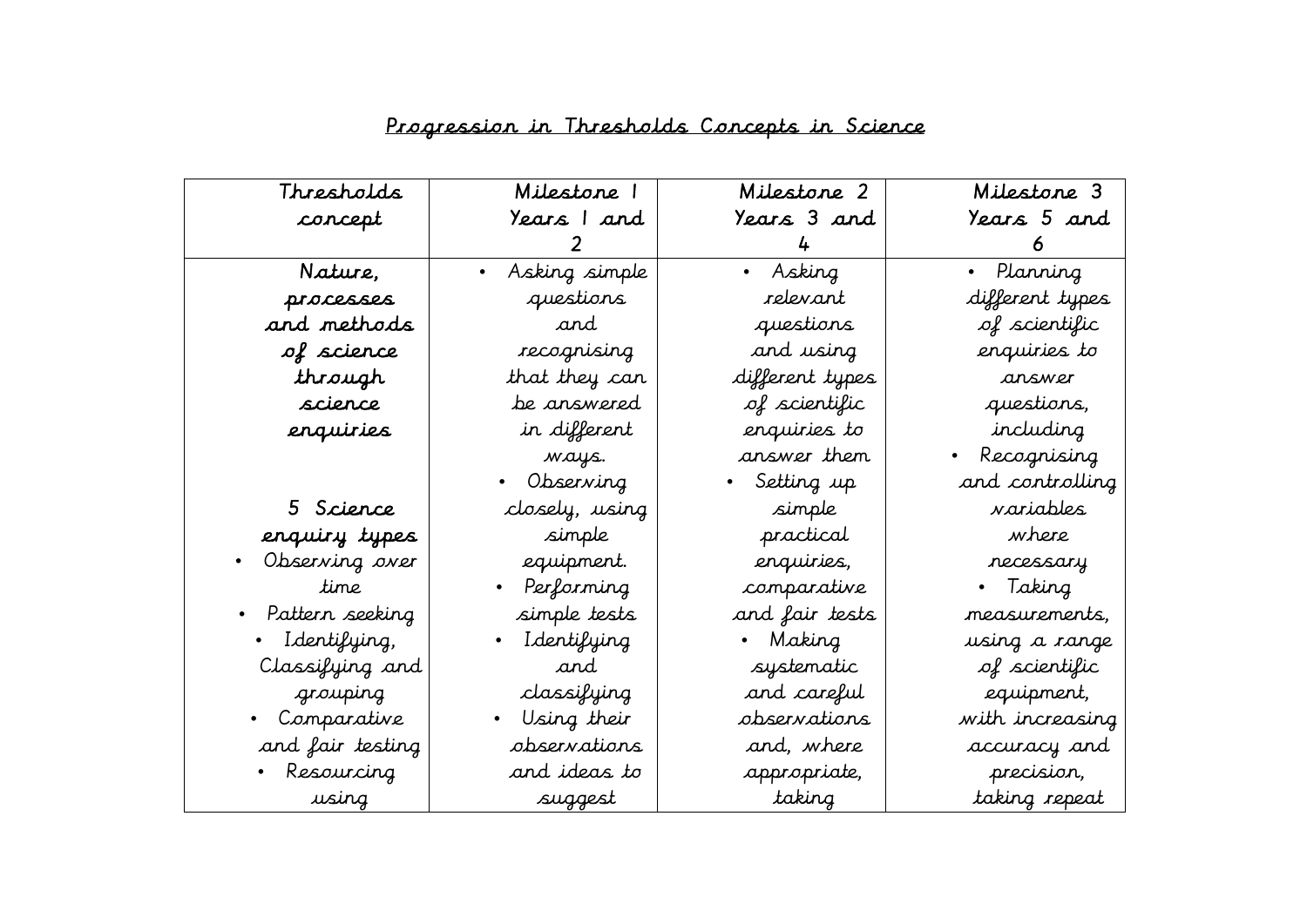| accurate     | readings when    |
|--------------|------------------|
| measurements | appropriate      |
| using        | Recording data   |
| standard     | and results of   |
| units, using | increasing       |
| a range of   | complexity       |
| equipment,   | using scientific |
| including    | diagrams and     |
| thermometers | labels,          |
| and data     | classification   |
| loggers      | keys, tables,    |
| Gathering,   | scatter graphs,  |
| recording,   | bar and line     |
| classifying  | graphs           |
| and          | Using test       |
| presenting   | results to make  |
| data in a    | predictions to   |
| variety of   | set up further   |
| ways to help | comparative      |
| in answering | and fair tests   |
| questions    | Reporting and    |
| Recording    | presenting       |
| findings     | findings from    |
| using simple | enquiries,       |
| scientific   | including        |
| language,    | conclusions,     |
|              |                  |

accurate measurement using standard units, using a range of equipment, including thermometer and data loggers • Gathering, recording, classifying

answers to questions

• Gathering and recording data to help in answering questions.

## secondary

sources • Collecting, presenting and analysing data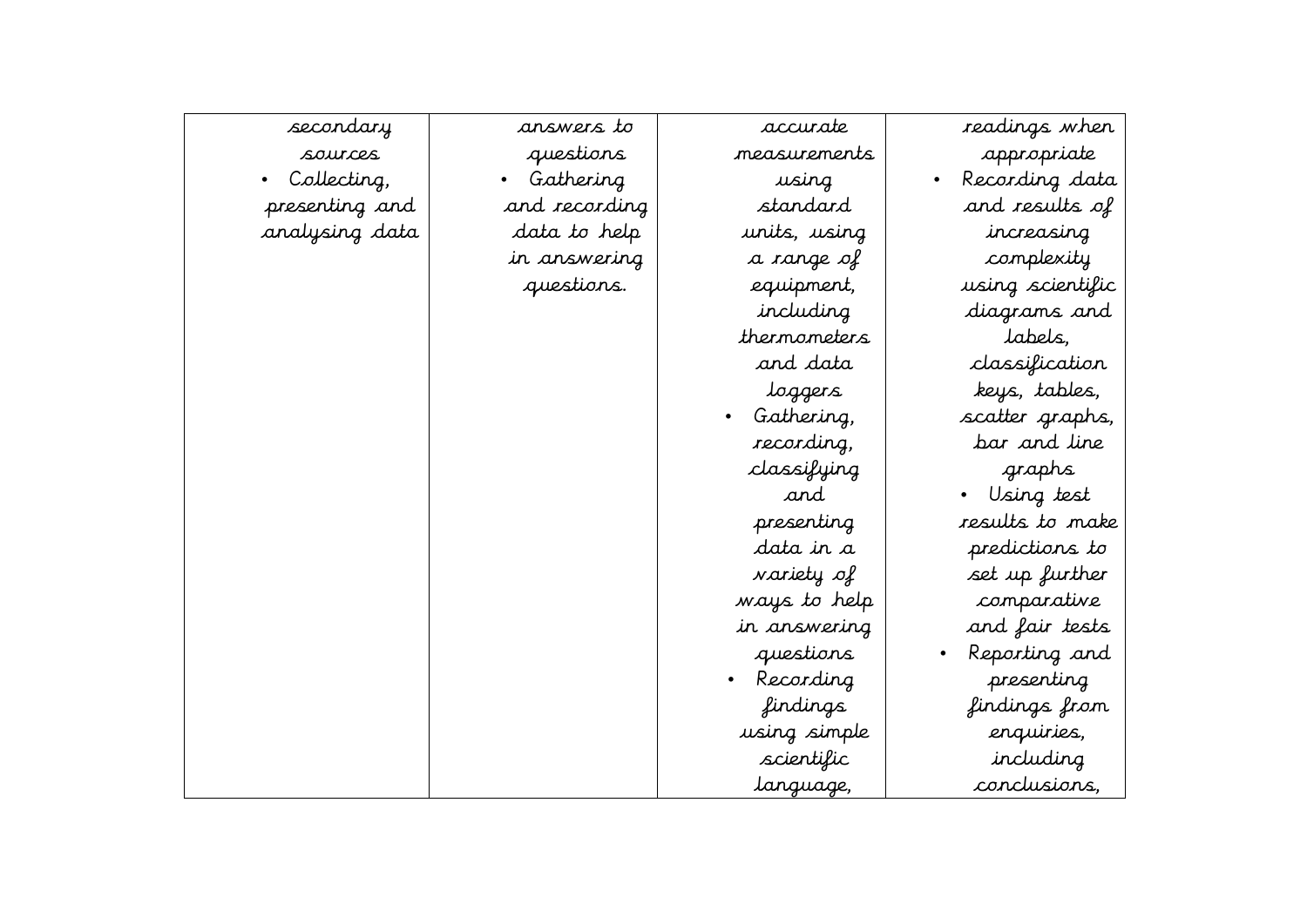| drawings,       | causal                   |
|-----------------|--------------------------|
| labelled        | relationships            |
| diagrams,       | and                      |
| keys, bar       | explanations             |
| charts, and     | of and degree            |
| tables.         | of trust in              |
| Reporting on    | results, in oral         |
| findings from   | and written              |
| enquiries,      | forms such as            |
| including oral  | displays and             |
| and written     | other                    |
| explanations,   | presentations            |
| displays or     | Identifying<br>$\bullet$ |
| presentations   | scientific               |
| of results      | evidence that            |
| and             | has been used            |
| conclusions     | to support or            |
| Using results   | refute ideas or          |
| to draw         | arguments.               |
| simple          |                          |
| conclusions,    |                          |
| nake            |                          |
| predictions     |                          |
| for new         |                          |
| <i>values</i> , |                          |
| suggest         |                          |